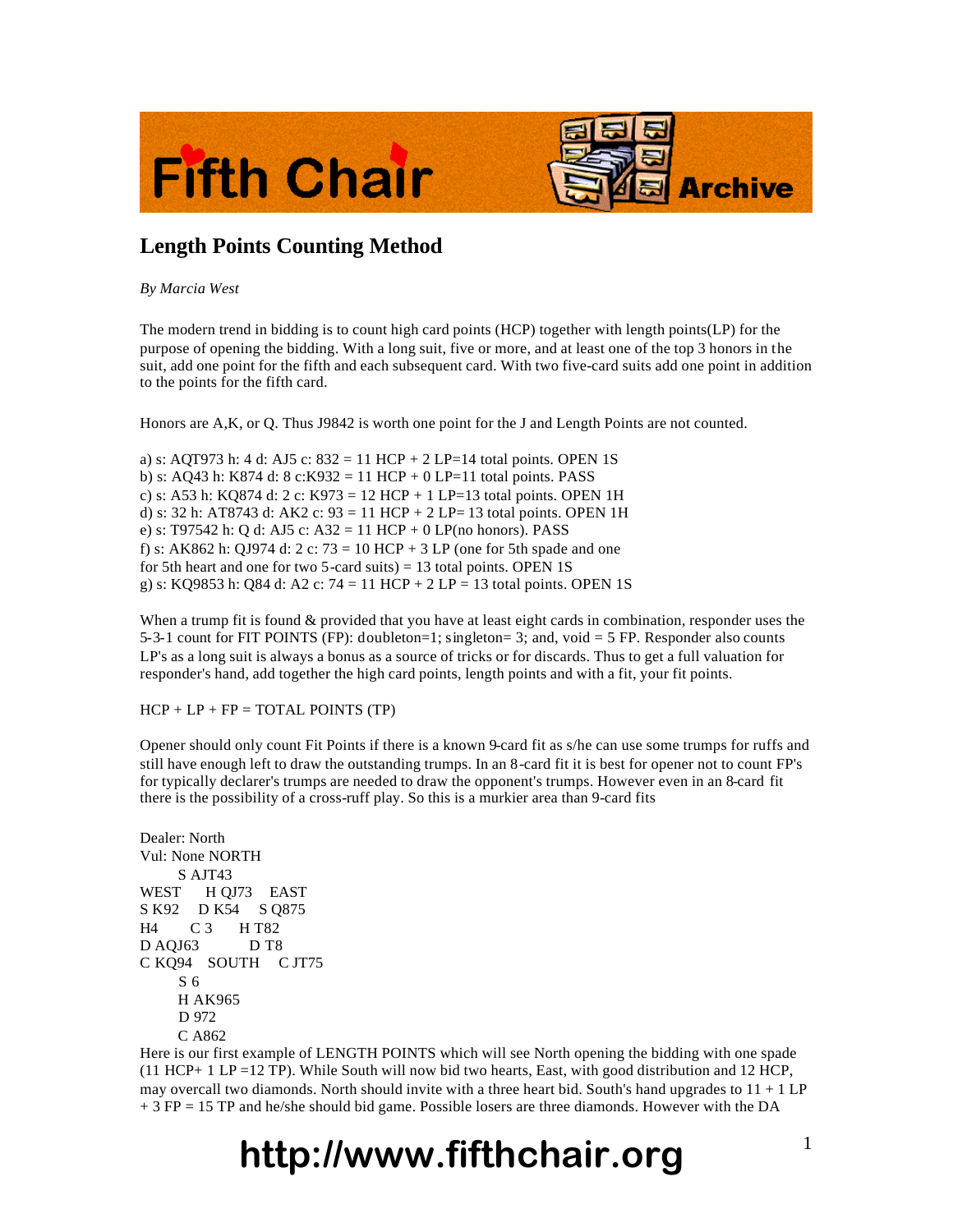sitting well, eleven tricks should be made.

(Experts disagree on precisely how to value length points. One scheme which is popular in some circles is to count one point for the 5th and two points for the 6th and subsequent cards)

HCP and LP's only are added together for the purpose of opening the hand. As the bidding develops and "if" a fit is found, we then add Fit Points.

An example: North AT752 AQ97 J96 7 South 3 K1052 AQ843 985

Here we have a cold 4H game with HCP opposite 9. It would be difficult to find this without using LP's and FP's?

The bidding would go: 1S 1NT 2H ?

West would value his hand as  $11$  HCP + 1 LP = 12 TP and open 1S. Then rebid 2H, to show the shape of the hand. East has 9 HCP initially, but when he hears 2H his hand blossoms out to 13 TP's (9 HCP + 3 FP + 1 LP) and would now bid 4H. On a normal trump division losers are 1 club and maybe a diamond (even slam is not impossible, though an undisciplned bid)

Some experts argue that once a fit is found Length Points should be excluded from the equation. According to this argument, West should devalue to 11 and East to 12 for a total of 23. Presumably East would invite with 3H and West would pass as the hand is worth  $11 + 3$  FP's = 14 TP opposite 9 points at best (in view of the 1NT limit bid).

So how does one ever find this game?

WEST KQ654 K9 764 A83 EAST A832 63 8 K97654

Bidding is: 1S 4S

West has  $12$  HCP + 1 LP = 13 TP. East has  $7$  HCP +  $2$  LP + 4 FP = 13 TP and so should jump to 4S (as a 2C bid would allow South cheap entry into the auction - they clearly have a 9-card heart fit). Now if East subtracts the LP's and considers his hand worth 11 TP's, he would invite with 3S and if West does the same and downgrades back to 12 TP he should pass.

Another example: WEST K862 K4 AT83 754 EAST AQ9753 A6 2 AK62

Bidding is: P 1S 3S P

#### 6S

East is worth 17 HCP + 2 LP = 19 HCP. West's jump to 3S is 10-12 in standard methods. East now adds 3+1 = 4 FP making 23 TP and jumps straight to 6S as s/he's confident of a combined total of 33. If East takes off LP's the total is 21 and s/he can only be confident of a combined 31 points. If s/he decides to bash the slam, s/he will be rewarded but we have lost some degree of certainty. LP's should be taken off whenever there is a misfit.

For example: NORTH 83 AQT83 Q AQJ52

# http://www.fifthchair.org